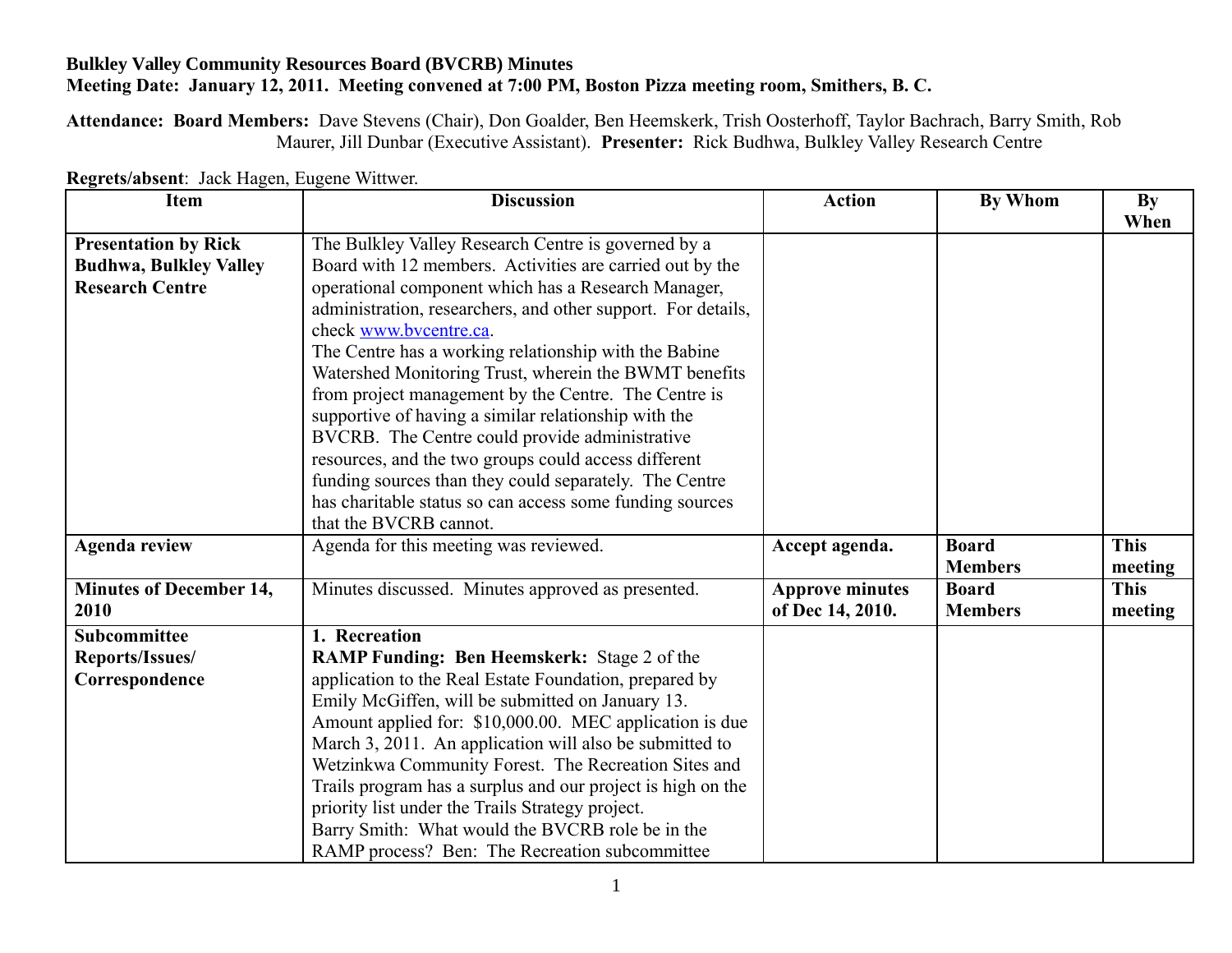| <b>Item</b>                  | <b>Discussion</b>                                                                                                                                                                                                                                                                                                                                                                                                                                                                                                                                                                                               | <b>Action</b>                                                      | <b>By Whom</b>    | By<br>When |
|------------------------------|-----------------------------------------------------------------------------------------------------------------------------------------------------------------------------------------------------------------------------------------------------------------------------------------------------------------------------------------------------------------------------------------------------------------------------------------------------------------------------------------------------------------------------------------------------------------------------------------------------------------|--------------------------------------------------------------------|-------------------|------------|
|                              | would be involved as the host and would work closely<br>with the facilitator.                                                                                                                                                                                                                                                                                                                                                                                                                                                                                                                                   |                                                                    |                   |            |
|                              | 2. Mining and Energy Development<br>Refer to notes submitted by Rob Maurer to Board<br>members by e-mail. Discussion: Ben: The Dome project<br>was on a list of projects to watch in 2011. Rob: Dome<br>project is outside the TSA boundaries. If the company gets<br>enough investors the resource might be developed. Ben:<br>Blue Pearl was also listed as a possible project. Dave:<br>The deadline is Dec 2011 to reactivate the EA process for<br>Blue Pearl. Project will be considered abandoned if there<br>is no activity by then. Paul Wodjak, Regional Geologist,<br>could provide further updates. | <b>Invite Paul Wodjak</b><br>to the March<br><b>BVCRB</b> meeting. | <b>Rob Maurer</b> |            |
|                              | 3. Forestry, Range and Agriculture<br><b>Taylor Bachrach: Telkwa Community Wildfire</b><br><b>Protection Plan:</b> The Village of Telkwa is going to carry<br>out public consultation on this issue. There would be<br>impacts on ungulate habitat and water quality so the<br>BVCRB should review the project during the public<br>consultation period.                                                                                                                                                                                                                                                        |                                                                    |                   |            |
|                              | 4. LWBC Referrals and Land Tenures<br>Cybernet tower: Taylor: Attended Hudson Bay<br>Mountain Cabin Owners Association AGM, January 3,<br>2011. The group passed a motion that they objected to the<br>process. Taylor is considering taking it to a judicial review<br>and will update the Board as needed.                                                                                                                                                                                                                                                                                                    |                                                                    |                   |            |
|                              | 5. Water and Fish:<br>No update.                                                                                                                                                                                                                                                                                                                                                                                                                                                                                                                                                                                |                                                                    |                   |            |
|                              | 6. Monitoring and Land Use Plans<br>No update.                                                                                                                                                                                                                                                                                                                                                                                                                                                                                                                                                                  |                                                                    |                   |            |
| <b>Action items from the</b> | <b>Items</b> 1, 2, 3, 4, 5, 8, 9, and 10 were done.                                                                                                                                                                                                                                                                                                                                                                                                                                                                                                                                                             |                                                                    |                   |            |